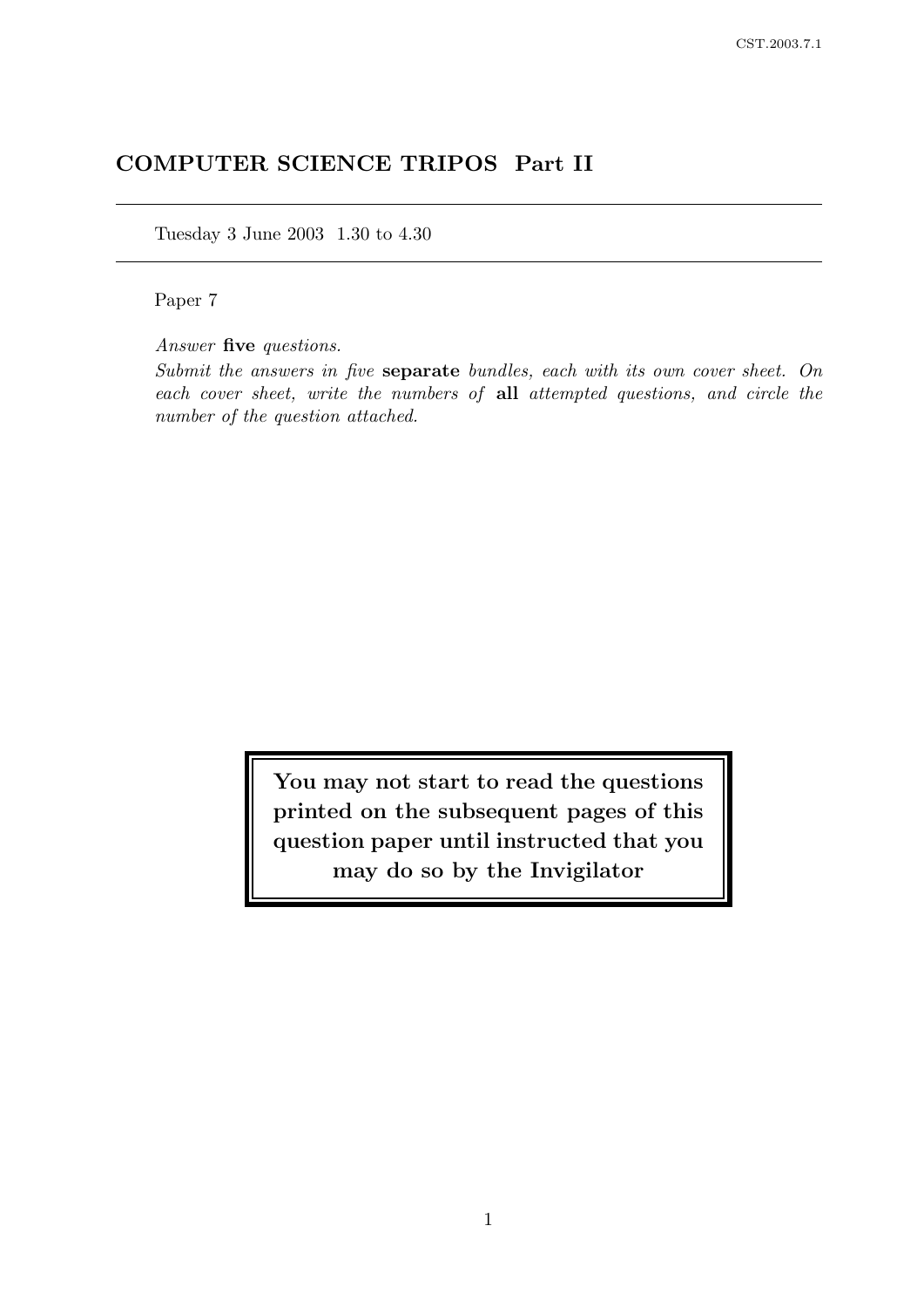#### 1 Comparative Architectures

- (a) Compare and contrast each of the following techniques for achieving instruction-level parallelism:
	- $(i)$  statically-scheduled super scalar;
	- $(ii)$  out-of-order speculative execution;
	- $(iii)$  Very Long Instruction Word (VLIW);
	- $(iv)$  EPIC (as used by IA-64).

[12 marks]

(b) Discuss hardware multi-threading, and hence the different implementation approaches that have been tried to enable a single CPU core to execute from multiple instruction streams. How can multi-threading be used to improve system performance? What are the pitfalls? [8 marks]

#### 2 Digital Communication II

- (a) Explain the terms Work Conservation and max–min fairness, in the context of packet switching. [8 marks]
- (b) Outline the operation of two work-conserving queueing schemes that provide max–min fairness, and two (simpler) ones that do not. [8 marks]
- (c) Give at least two main implementation costs associated with implementations of fairness in packet switched routers. [4 marks]

#### 3 Security

- (a) Describe the Bell–LaPadula security policy. [6 marks]
- (b) Describe the Chinese Wall security policy. [6 marks]
- (c) To what extent is the Chinese Wall policy an extension of Bell–LaPadula? [6 marks]
- (d) Are either of these policies relevant to digital rights management? [2 marks]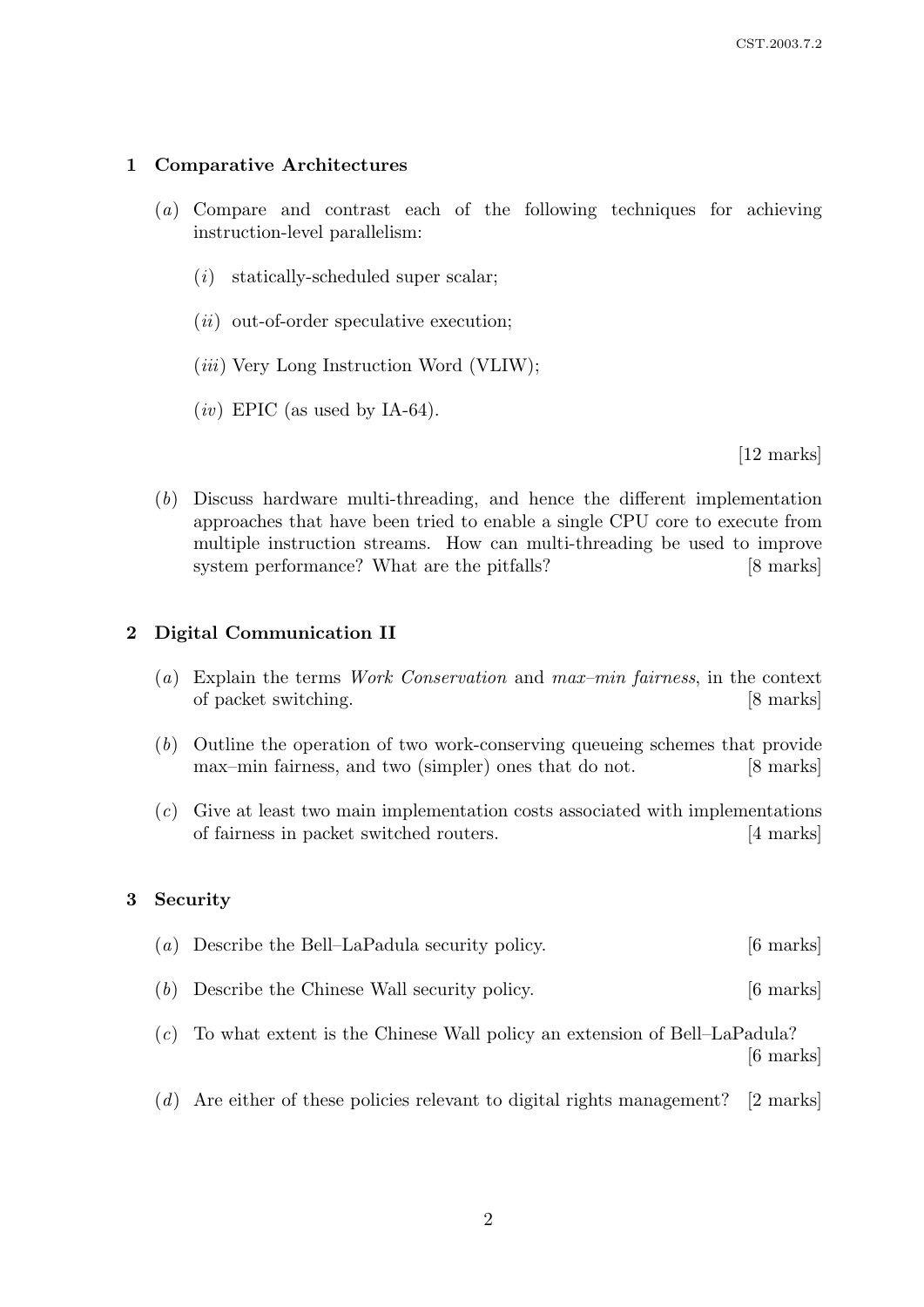## 4 Advanced Graphics

- (a) We want to find the first intersection point between an arbitrary ray and a sphere of arbitrary radius at an arbitrary position in space.
	- (i) List and define all of the parameters required to specify the geometry of the ray and the sphere. [2 marks]
	- $(ii)$  Give an algorithm which returns the desired intersection point (if it exists) and the appropriate normal vector at the intersection point. [5 marks]
- (b) Describe a method which converts an arbitrary sphere to a triangle mesh at a desired resolution. The desired resolution is specified as a desired number of triangles, D. Your method should produce a number of triangles, N, which is within an order of magnitude of  $D: D/10 < N < 10D$ . [4 marks]
- (c) The Catmull-Clark bivariate subdivision scheme is a bivariate generalisation of the univariate  $\frac{1}{8}[1, 4, 6, 4, 1]$  subdivision scheme. It creates new vertices as blends of old vertices in the following ways:



 $(i)$  Provide similar diagrams for the bivariate generalisation of the univariate four-point interpolating subdivision scheme  $\frac{1}{16}[-1, 0, 9, 16, 9, 0, -1]$ . [5 marks]

(*ii*) Explain what problems arise around extraordinary vertices (vertices of valency other than four) for this bivariate interpolating scheme and

suggest a possible way of handling the creation of new edge vertices when the old vertex at one end of the edge has a valency other than four. [4 marks]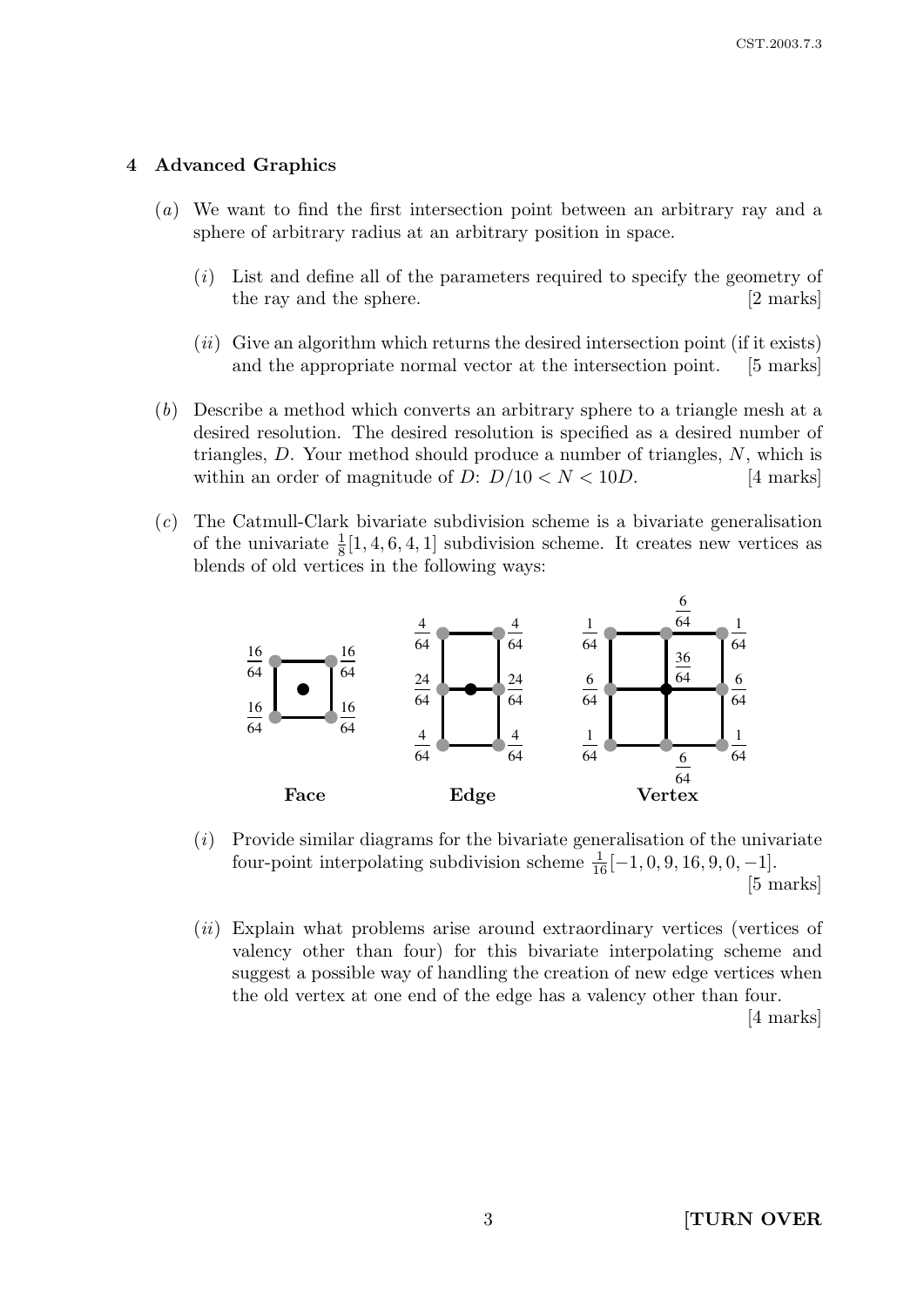#### 5 Computer Systems Modelling

Let  $N(t)$  denote the number of events in the time interval  $[0, t]$  for a (homogeneous) Poisson process of rate  $\lambda$ ,  $(\lambda > 0)$ .

- (a) State the necessary properties on  $N(t)$  that define a (homogeneous) Poisson process of rate  $\lambda$ . [4 marks]
- (b) By dividing the interval  $[0, t]$  into equal length sub-intervals show that  $N(t)$  is a Poisson random variable with mean  $\lambda t$ . [4 marks]
- (c) Let  $X_1$  denote the time of the first event and for  $n > 1$  let  $X_n$  denote the elapsed time between the  $(n-1)$ th and the *n*th events of the Poisson process. Determine the distribution of  $X_1$  and the joint distribution of  $X_1$  and  $X_2$ . [4 marks]
- (d) Let  $S_n = \sum_{i=1}^n X_i$  denote the time of the nth event. Derive the probability density function of the random variable  $S_n(t)$ . [4 marks]
- $(e)$  Give an algorithm to generate the first T time units of a (homogeneous) Poisson process of rate  $\lambda$ . [4 marks]

## 6 Specification and Verification I

- (a) Explain the difference between a variant and an invariant. Briefly describe what they are used for. [4 marks]
- (b) State and justify the verification conditions for the total correctness of WHILE commands. [6 marks]
- $(c)$  (i) Devise a precondition P that makes the following specification true.

 $[$ WHILE  $I \leq N$  DO SUM := SUM+(2×I); I := I+1  $[SUM = N \times (N+1)]$ 

[2 marks]

(ii) Devise and justify annotations for this specification that yield provable verification conditions. [8 marks]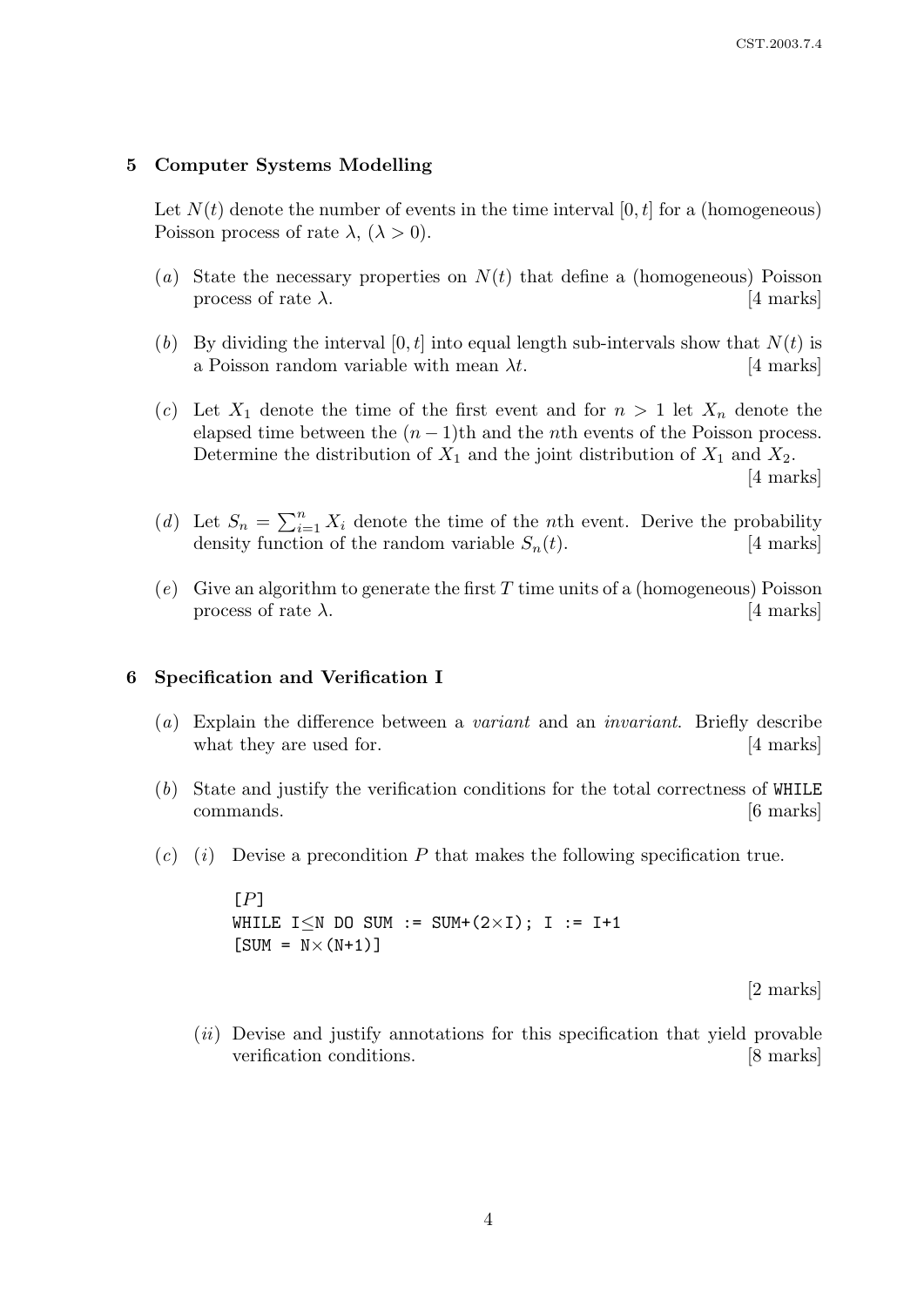# 7 Specification and Verification II

- (a) Describe the semantics of formulae in linear temporal logic (LTL) and computation tree logic (CTL).  $[2+2 \text{ marks}]$ Illustrate your answer by contrasting the meanings of  $\mathsf{G} P$  in LTL with  $\mathsf{AG} P$  in CTL (where  $P$  is a property of states).  $[2+2 \text{ marks}]$
- (b) Give an LTL property that cannot be expressed in CTL. [2 marks]
- $(c)$  Give a CTL property that cannot be expressed in LTL. [2 marks]
- (d) Describe briefly the kinds of properties that can be expressed using Sugar Extended Regular Expressions (SEREs), Foundation Language (FL) formulae and Optional Branching Extension (OBE) formulae of the Sugar 2.0 property language. [4 marks]
- (e) Consider the property: "whenever a, b and c occur on successive cycles, then on the cycle that c occurs, d must occur also, followed on the next cycle by e" (where a, b, c, d and e are boolean expressions). Use this property to illustrate how SEREs can sometimes help specify properties more compactly than pure LTL.  $[4 \text{ marks}]$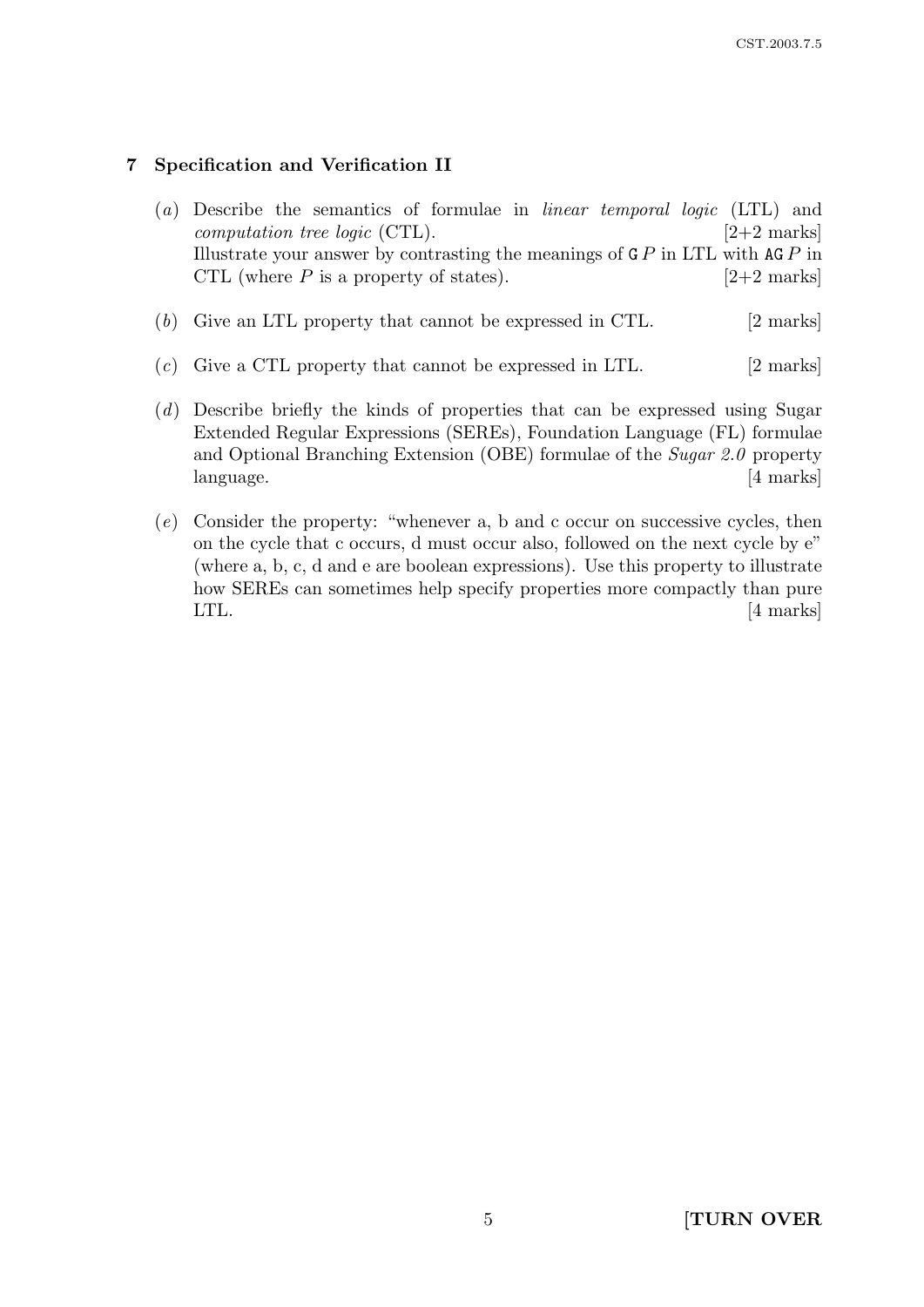#### 8 Information Theory and Coding

- (a) Describe the types of data which are amenable to lossy compression with an explanation of why they are amenable to lossy compression. Describe the mechanisms that are used to perform lossy compression with an explanation of why they improve the compression rate. [8 marks]
- (b) Two coding schemes are proposed for the binary coding of a four-symbol alphabet:

| Symbol | Code 1 | Code 2 |
|--------|--------|--------|
| a      | 00     |        |
|        | 01     | 10     |
| C      | 10     | 110    |
|        | 11     | 111    |

Under what probability distributions would Code 2 be a more efficient code than Code 1? You may assume that  $p(a) \geq p(b) \geq p(c) \geq p(d)$ . [6 marks]

 $(c)$  For an alphabet consisting of m equiprobable symbols encoded using a binary prefix code, prove that the average length per symbol of the binary code is greater than or equal to  $log_2(m)$  bits, for any possible prefix code. [6 marks]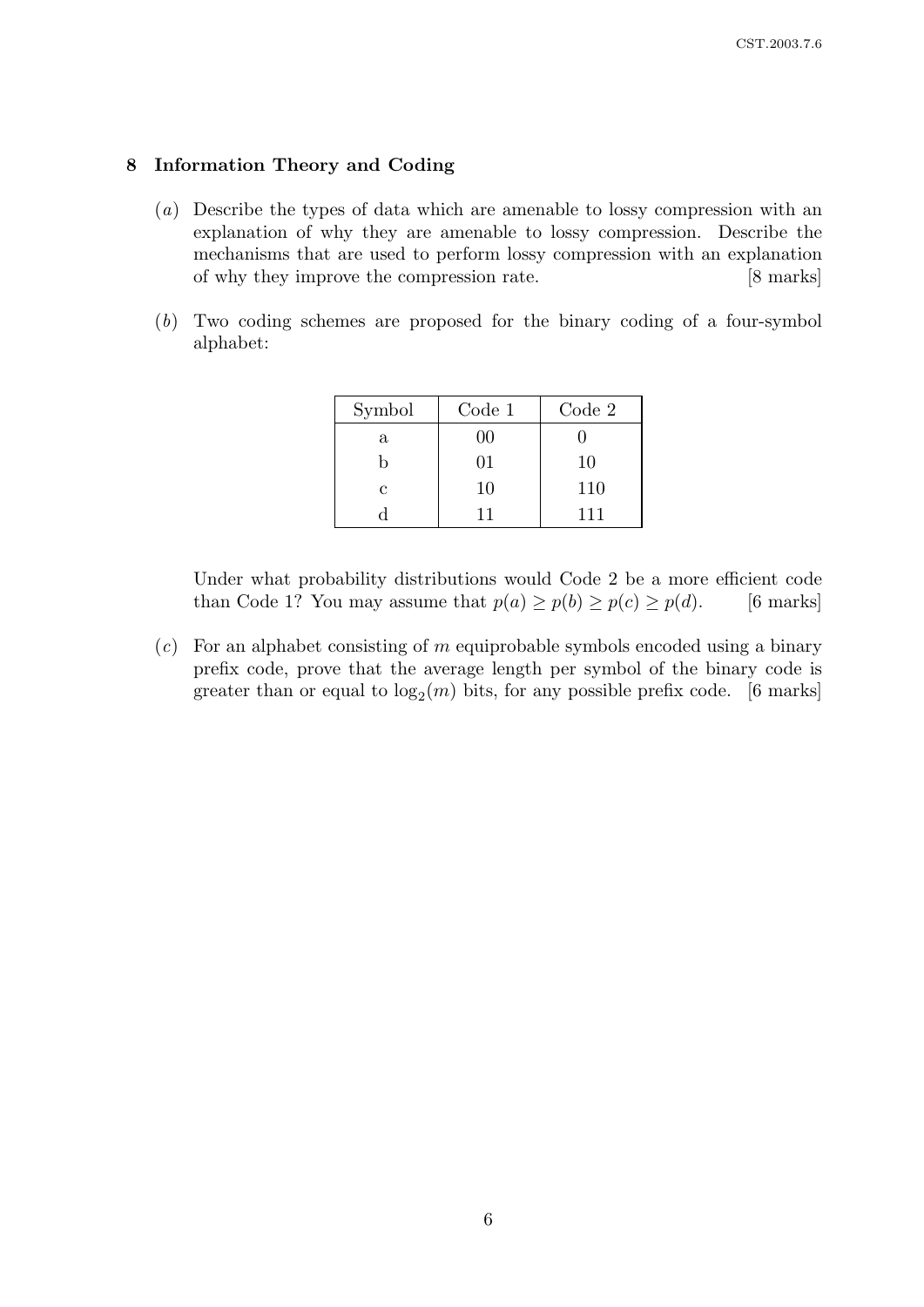#### 9 Types

- (a) Give the axioms and rules for inductively generating ML typing judgements  $\Gamma \vdash M : \tau$ , where  $\Gamma$  is a finite function from type variables to type schemes and M ranges over expressions built up from variables using only function abstraction  $(\lambda x(M))$ , function application  $(M_1 M_2)$  and local declarations (let  $x = M_1$  in  $M_2$ ). As part of your answer you should explain what it means for a type scheme to *generalise* a type. [7 marks]
- $(b)$  Consider the fixpoint combinator Y, which is defined to be the expression  $\lambda x((\lambda y(x(y y))) \lambda y(x(y y)))$ . State, with justification, whether there is a type  $\tau$  for which  $\emptyset \vdash Y : \tau$  is provable from the axioms and rules in part  $(a)$ . [6 marks]
- (c) Consider adding to the ML type system a 'universal' type  $\omega$  together with the axiom

$$
(\text{univ}) \qquad \Gamma \vdash M : \omega
$$

asserting that any expression M has type  $\omega$ . In this augmented type system show that  $x : \omega \to \alpha \vdash \lambda y(x(y y)) : (\omega \to \omega) \to \alpha$  is provable, where  $\alpha$  is any type variable. [3 marks]

Deduce that  $\emptyset \vdash Y : (\omega \to \alpha) \to \alpha$  is also provable, where Y is the expression in part  $(b)$ . [4 marks]

#### 10 Topics in Concurrency

- (a) Prove that if two states in a finite transition system satisfy the same assertions in the modal  $\mu$ -calculus, then they are strongly bisimilar. [10 marks]
- (b) Describe a Petri net semantics for the following fragment of CCS:

$$
t ::= rec \; x \; \alpha.s \mid t_1 \parallel t_2 \mid t \setminus b
$$

in which

$$
s ::= x \mid \alpha.s \mid s_1 + s_2
$$

where  $\alpha$  ranges over the actions of CCS, b over non- $\tau$  actions and x over process variables.

A diagrammatic account suffices, though you should make clear the form of labelled Petri net you are using and its "token game". Although no proof is needed, your semantics should represent the independence of actions in a parallel composition and agree with the usual transition semantics of CCS.

[10 marks]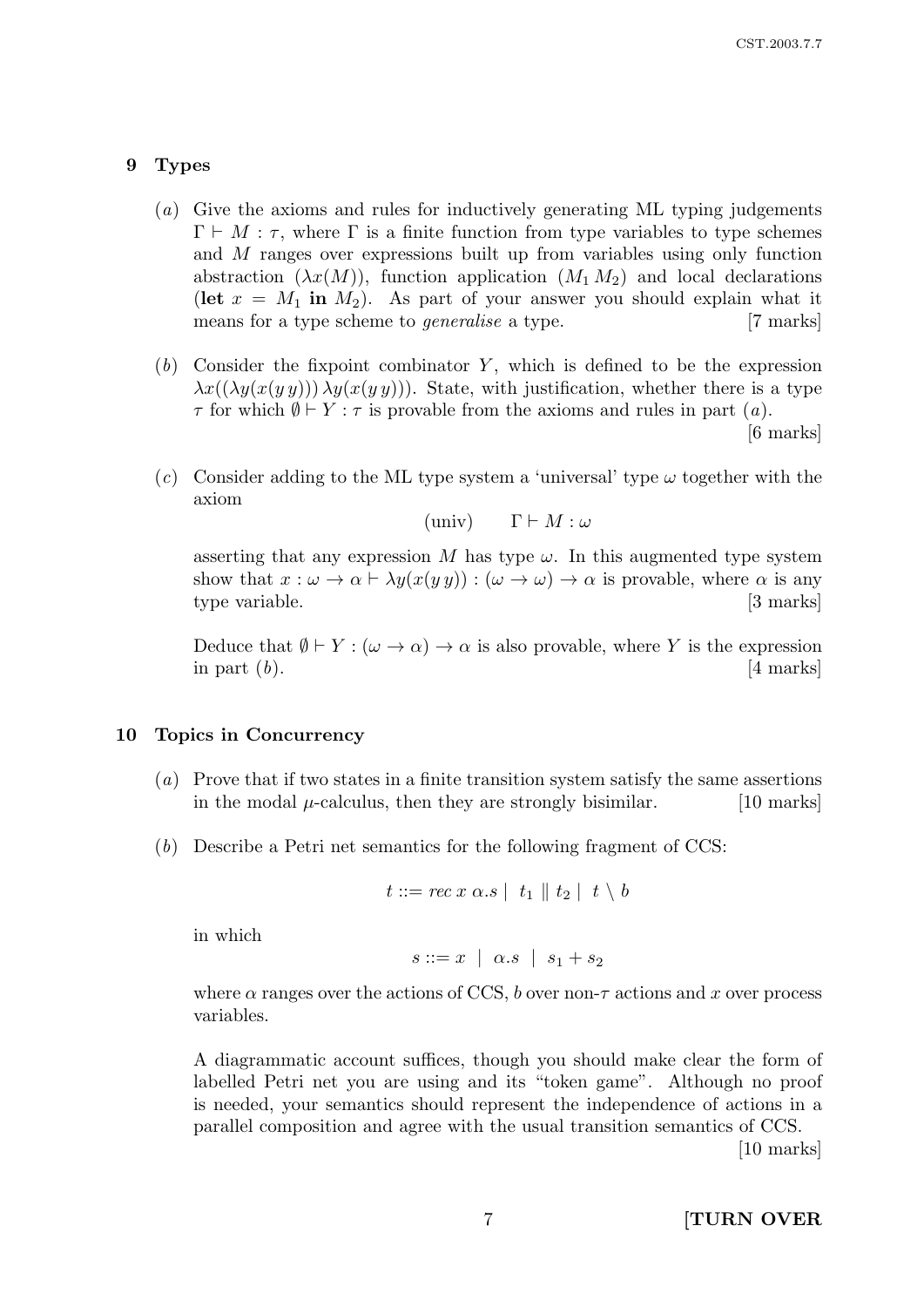## 11 Information Retrieval

- (a) Why are query terms and document terms weighted in modern information retrieval systems? Describe a method for weighting terms. [6 marks]
- (b) Describe two challenges in recognising arbitrary person names in unrestricted text. [4 marks]
- $(c)$  Describe how bootstrapping can be used in information retrieval. [5 marks]
- (d) Which of the following information retrieval tasks is bootstrapping best suited for, and why?
	- (i) Recognition of person names.
	- $(ii)$  Association of a person with his or her job title.
	- (*iii*) Identification of arbitrary relationship between two people, as in the following examples:

|  | $[5 \text{ marks}]$ |
|--|---------------------|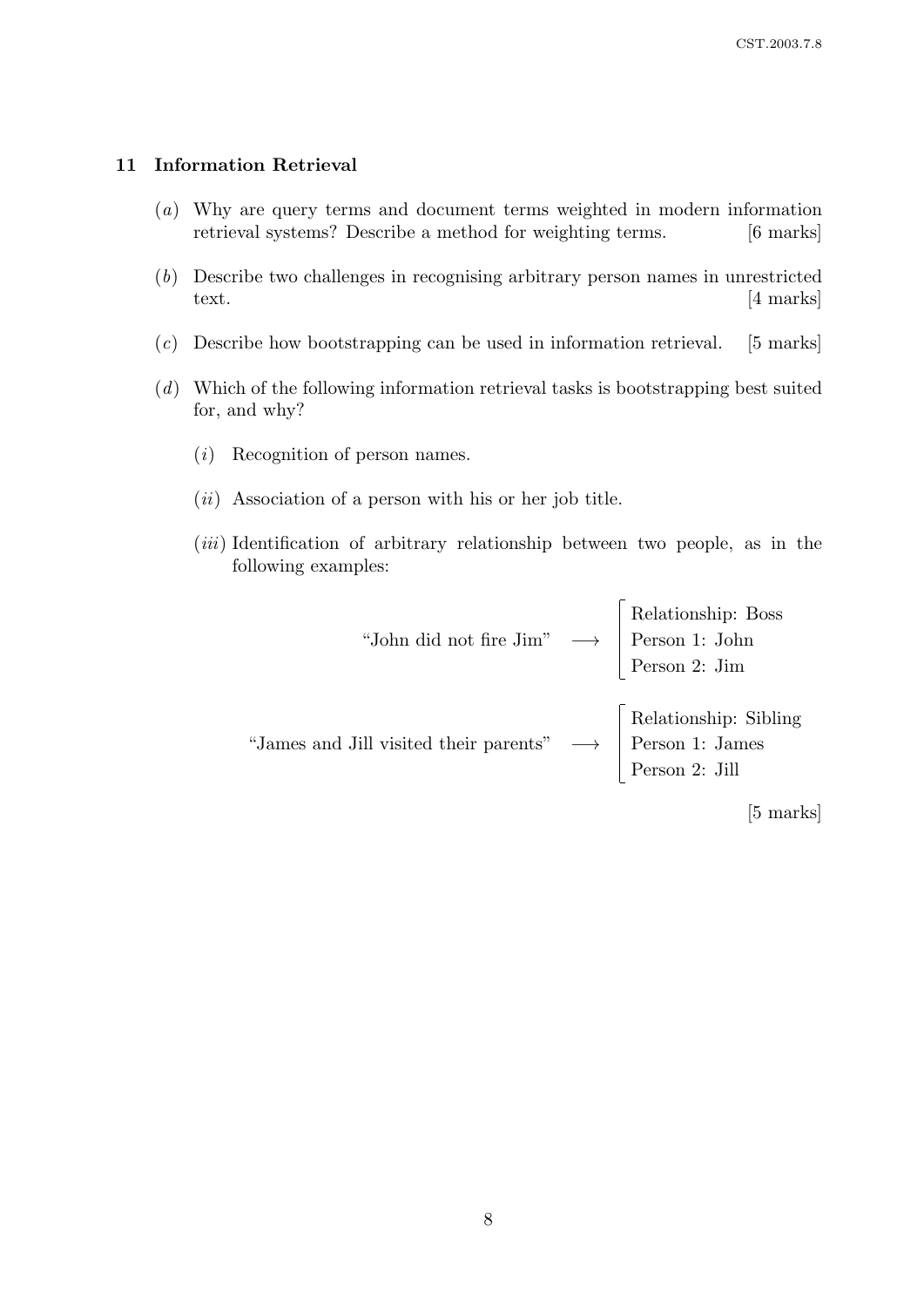# 12 Business Studies

- (a) Describe three criteria a UK patent must exhibit. [3 marks]
- (b) What is the difference between the protection granted by a patent and that granted by copyright? Is this different in the UK from the USA? How might a computer program be protected? [5 marks]
- $(c)$  Explain why giving away software might be a good thing. [6 marks]
- (d) A University Technology Transfer Office (TTO) is established to generate income from patenting and subsequently licensing intellectual property developed in a certain University. By drawing up a 5-year outline cash flow or otherwise, indicate whether this is a viable activity. How else might a University benefit from the IPR it generates? [6 marks]

# 13 E-Commerce

Imagine you have written a program that you want to commercialise.

- (a) Outline a design for a web-site for the wider dissemination and/or sale of the program. Actual HTML is not required, nor details of the program. Your answer should include:
	- (i) Elements of the business model, and a description of any mechanism or legal framework needed. [5 marks]
	- $(ii)$  A high-level site map. Outline any special features, such as registration, tracking or subscriptions that you will need to implement. [5 marks]
	- $(iii)$  A sketch of a typical page. Explain any features you use to enhance performance. [5 marks]
- (b) How could you market the site and drive traffic to it? [5 marks]